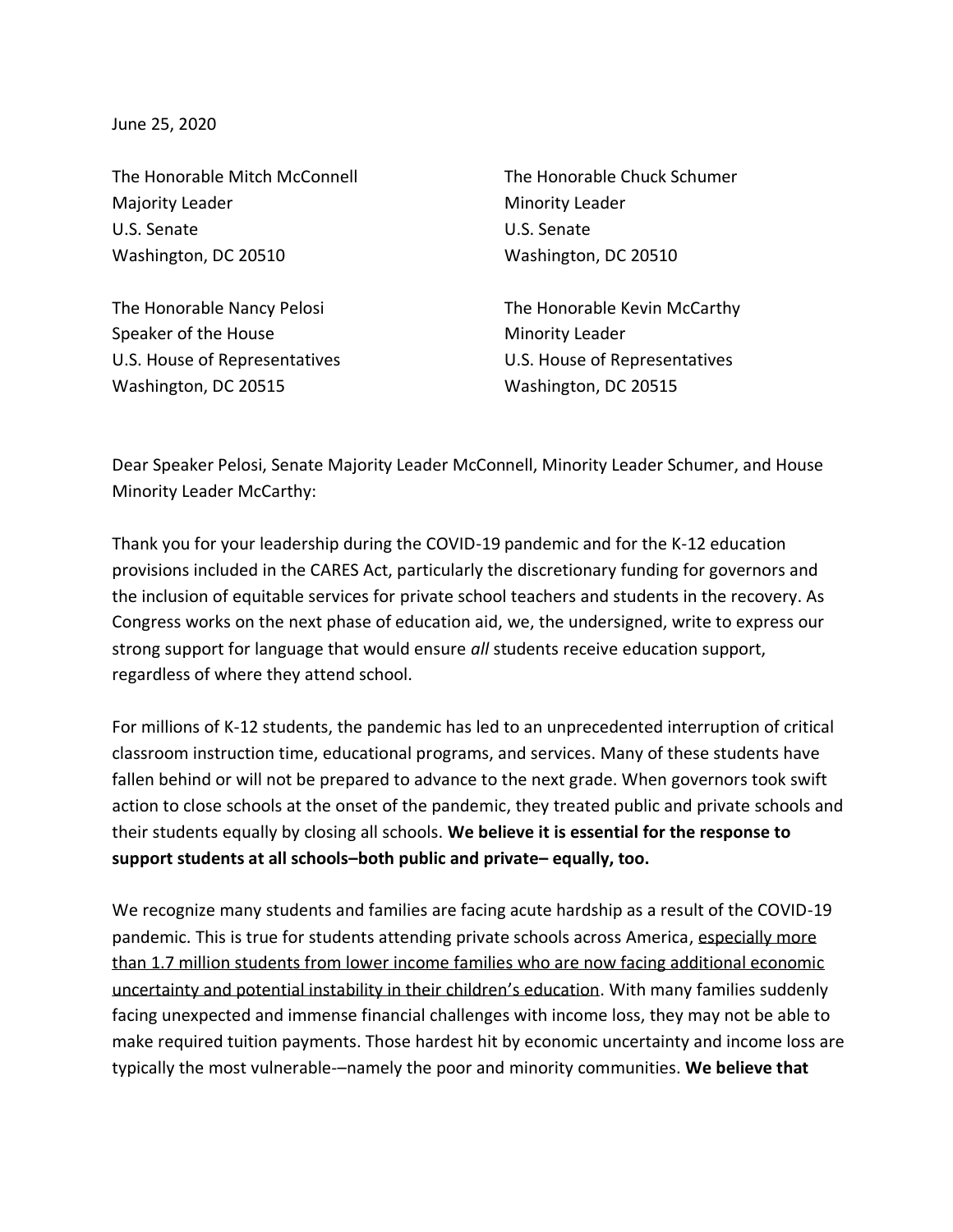## **families seeking the best education opportunities for their children, especially those facing difficulties due to COVID19, should be supported.**

Additionally, many private schools support their economically diverse student body through private philanthropy, which is also in jeopardy due to the economic downturn from COVID-19. **We believe public and private school students must be given the resources for success, particularly students in need**.

Private school closures would be devastating for families, students and communities. It will be equally devastating, financially, for public school districts. A strategic federal investment will help prevent a flood of students from private schools into districts that are already projecting major budget shortfalls. States and districts will face an unbearable financial burden if current private school students transfer into public schools in significant numbers. If private schools are shuttered because families are not paying tuition for an extended period of time, the increase of public education expenditures for millions of new students coming back into the district systems will be staggering. Should 20 percent of private school students have to be reabsorbed into the public system, it will [cost the public system roughly \\$15 billion](https://www.excelined.org/edfly-blog/askexcelined-how-does-covid-19-private-school-closures-impact-all-students/)**. We believe students should be supported in the education environment that is the best fit and causes the least disruption to their learning.**

Further, migration of students from private schools to over-crowded public schools will not only cost more money but will directly impact any re-opening of public schools and their capacity to maintain social distancing. Such a prospect is all the more ominous given the higher than average spread of the contagion in minority communities.

In response to these concerns, we submit the following ideas for inclusion in the next COVID-19 relief package:

**Emergency Appropriation –** Appropriate a one-time emergency tuition grant for low to middle-income private school families.

**Federal Tax Credits for Scholarship Funds** – Create an annual federal tax credit for voluntary donations to state-based scholarship granting organizations and workforce training organizations. The scholarships could be used by families for an array of educational options, including private school tuition, skilled trade union apprenticeship programs, and industry recognized certification programs. The grant amount, per state, could be tied to ESEA Title IIA calculations. States receiving these emergency grants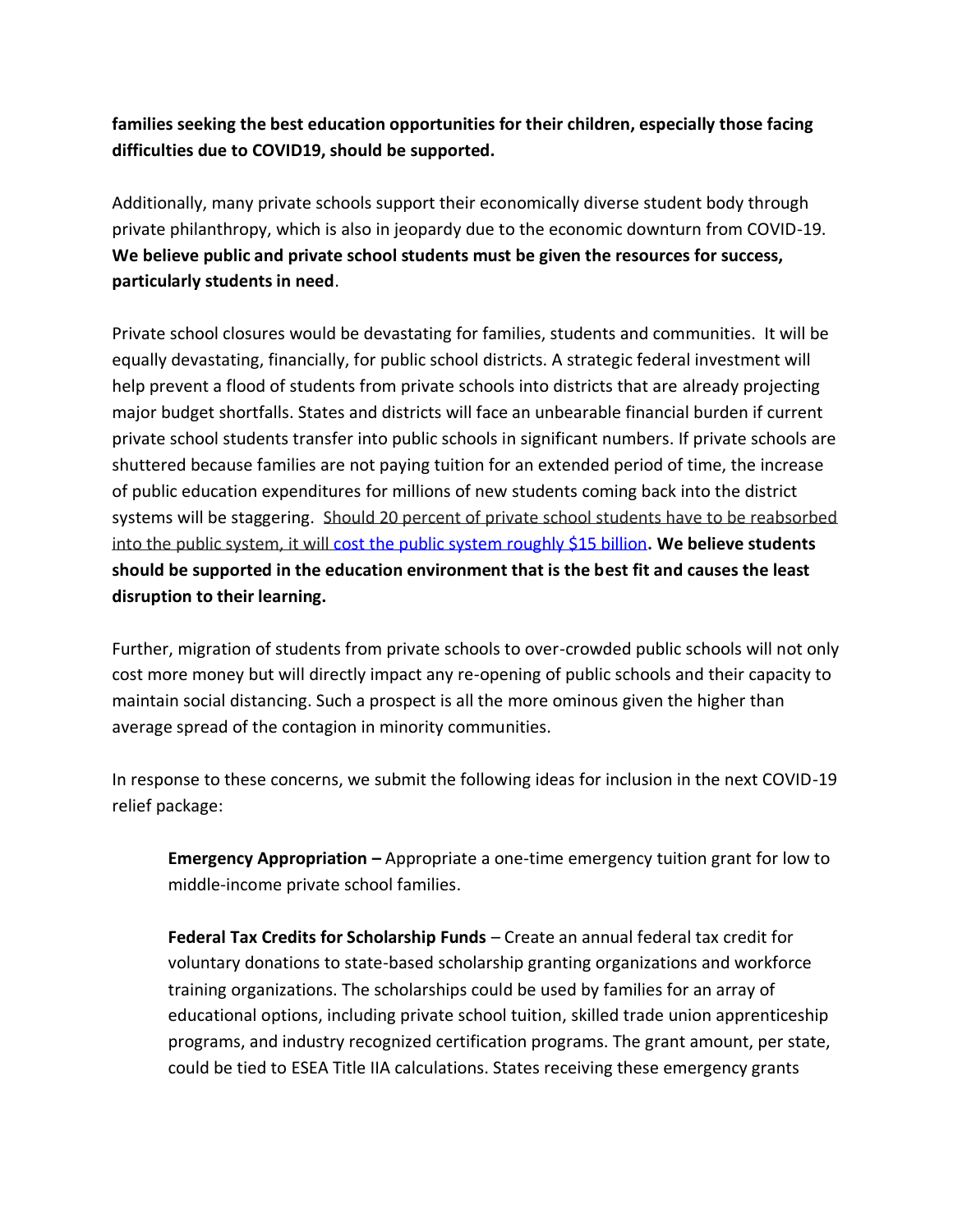would continue the scholarship programs, funded through philanthropy and the federal tax credit, going forward.

These initiatives could be funded by setting aside 10 percent of any new federal COVID-19 relief funding provided to public schools. This percentage would be consistent with the overall population of private vs. public students in the country. Also, with continued uncertainty ahead, it is important to pair any one-time direct aid with a comprehensive, sustainable tax credit to sustain scholarships for children long term. **We believe it is important for families to receive education support and funding from these proposals.**

We all believe that *all* of our nation's children deserve access to a quality education. As the country responds to COVID-19 and prepares for the 2020-21 school year, we look forward to working with you to preserve and strengthen educational opportunities for all students.

Sincerely,

Agudath Israel of America American Association of Christian Schools American Federation for Children Association of Christian Schools International (ACSI) Catholic Education Partners Center for Education Reform Center for Free Economy Council for American Private Education (CAPE) Cristo Rey National Network Ed Choice #EdTaxCredit50 Invest in Education Coalition Jesuit School Network Leadership Roundtable Men and Women for a Representative Democracy in America National Catholic Education Association (NCEA) Phyllis Schlafly Eagles Ready Education Network The Catholic Association Thomas B. Fordham Institute Tradition, Family, Property, Inc. U.S. Conference of Catholic Bishops, Committee on Catholic Education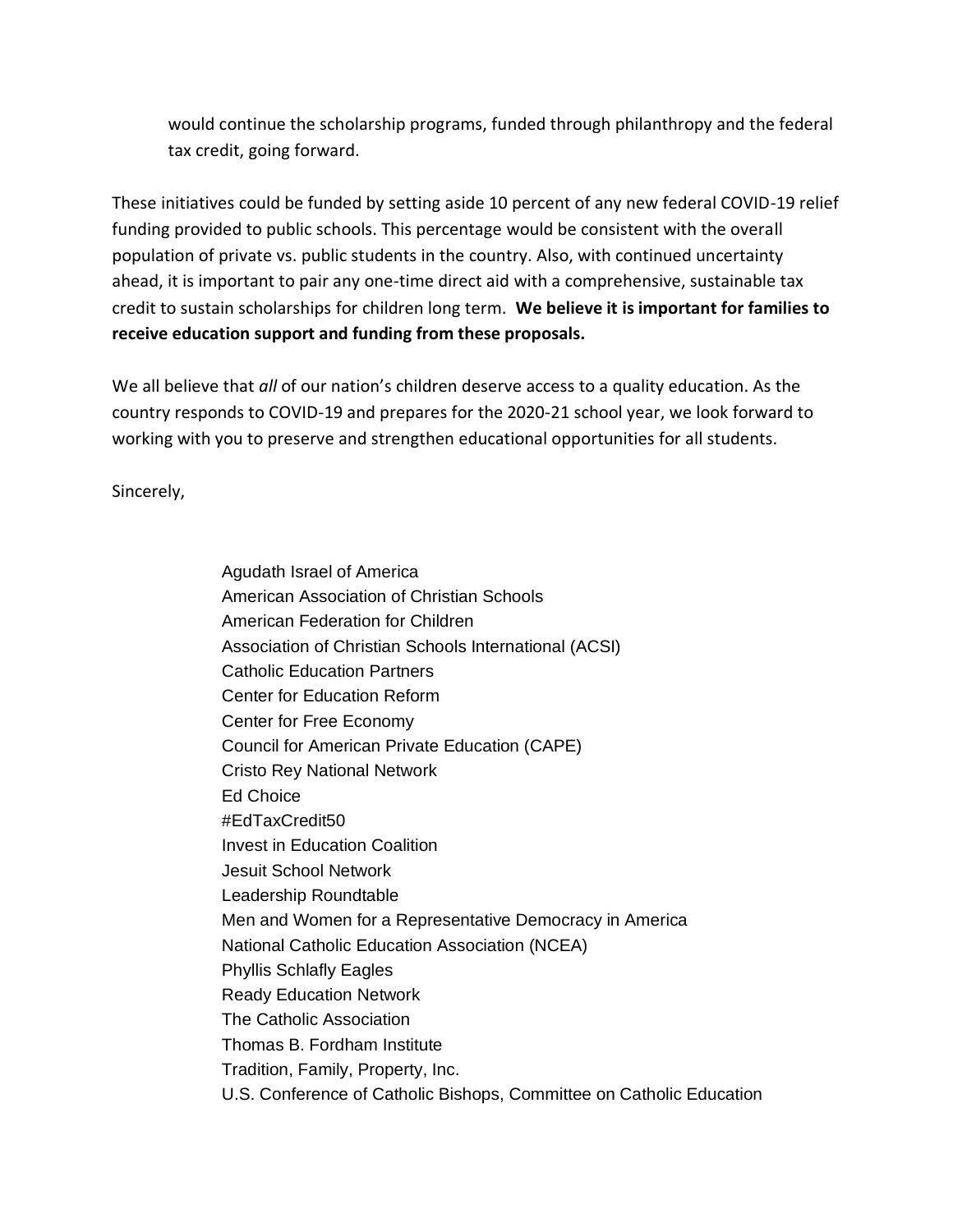University Consortium of Catholic Education USA Workforce Coalition William E. Simon Foundation Xaverian Brothers Sponsored Schools

- AL Alabama Opportunity Scholarship Fund
- AR ACE Scholarships Arkansas
- AZ A Degree for Me
- AZ Arizona Council for American Private Education (AZCAPE)
- AZ Arizona Private School Tuition Organization (AZPSTO)
- AZ Arizona School Choice Trust
- AZ Arizona Tuition Organization (AZTO)
- AZ Arizona's Catholic Tuition Support Organization (Arizona CTSO)
- AZ Arizona Private Education Scholarship Fund, Inc.
- AZ Arizona's STO Association (ASTOA)
- AZ AZ4Education Scholarship Foundation
- AZ Children's First Foundation
- AZ Cochise Christian School Tuition Organization
- AZ **Institute for Better Education**
- AZ Jewish Tuition Organization
- AZ Montessori Scholarship Organizations
- AZ Orme Primavera Schools Foundation
- AZ School Choice Arizona
- AZ School Tuition Organization 4 Kids (STO4Kids)
- AZ T.O.P.S. for Kids
- AZ White Mountain Tuition Support Foundation
- CA California Policy Center
- CA Pacific Research Institute
- CA The BASIC Fund
- CO ACE Scholarships Colorado
- CO Independence Institute
- CO Ready Colorado
- CO Seeds of Hope
- CT CEO Foundation of Connecticut
- CT Yankee Institute
- FL Florida State Hispanic Chamber of Commerce
- FL James Madison Institute
- FL Step Up for Students (FL)
- GA Apogee Scholarship Fund
- GA Georgia Center for Opportunity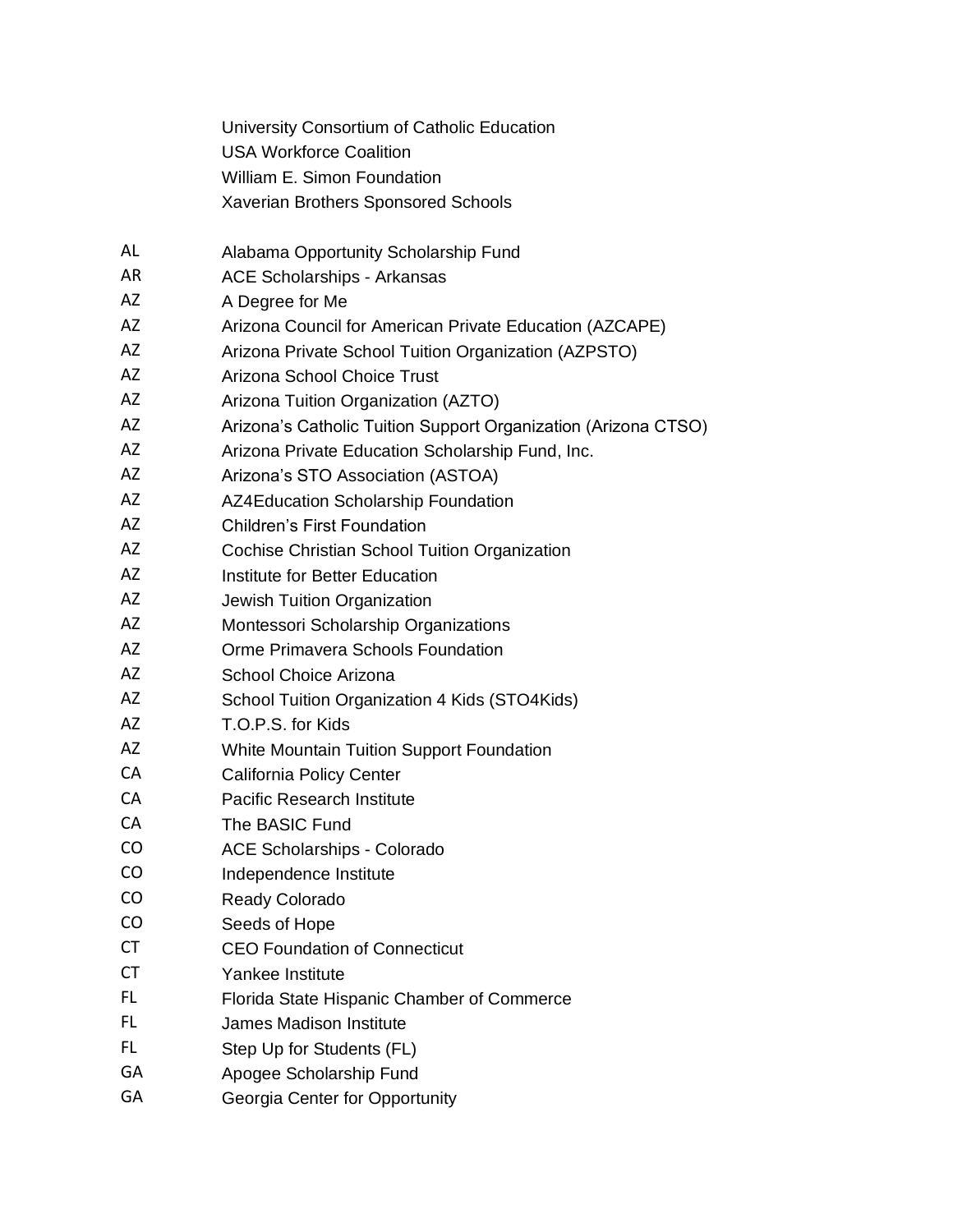| IA        | Iowa Advocates for Choice in Education                 |
|-----------|--------------------------------------------------------|
| IA        | Iowa Alliance for Choice in Education                  |
| IL        | <b>Big Shoulders Fund</b>                              |
| IL        | <b>Empower Illinois</b>                                |
| IN        | Indiana Non-Public Education Association               |
| IN        | Institute for Quality Education (IQE)                  |
| IN        | Lutheran Scholarship Granting Organization of Indiana  |
| KS        | <b>ACE Scholarships - Kansas City</b>                  |
| KY        | <b>Bluegrass Institute for Public Policy Solutions</b> |
| LA        | ACE Scholarships - Louisiana                           |
| LA        | <b>Arete Scholars</b>                                  |
| LA        | <b>Aspiring Scholars</b>                               |
| <b>MA</b> | Archdiocese of Boston                                  |
| MA        | Campaign For Catholic Schools                          |
| МA        | CSF/ Inner-City Scholarship Fund                       |
| МA        | <b>Lynch Foundation</b>                                |
| MA        | The Catholic Foundation of Southeastern MA             |
| MD        | <b>Children's Scholarship Fund Baltimore</b>           |
| MI        | <b>Mackinac Center for Public Policy</b>               |
| <b>MN</b> | <b>Catholic Community Foundation</b>                   |
| MN        | <b>Catholic School Center For Excellence</b>           |
| MN        | Center of the American Experiment                      |
| MN        | Freedom Foundation of Minnesota                        |
| MN        | Minnesota Indepenent School Forum                      |
| MN        | <b>Opportunity For All Kids</b>                        |
| <b>MO</b> | <b>Children's Education Alliance of Missouri</b>       |
| <b>MO</b> | <b>Today and Tomorrow Foundation</b>                   |
| MS        | Mississippi Center for Public Policy                   |
| МT        | <b>ACE Scholarships - Montana</b>                      |
| <b>NC</b> | Civitas Institute                                      |
| <b>NC</b> | John Locke Foundation                                  |
| <b>NC</b> | Parents for Educational Freedom in North Carolina      |
| ND.       | <b>Roughrider Policy Center</b>                        |
| NE        | Children's Scholarship Fund of Omaha                   |
| <b>NH</b> | Children's Scholarship Fund New Hampshire              |
| <b>NJ</b> | <b>Catholic Partnership Schools</b>                    |
| <b>NJ</b> | Diocese of Paterson                                    |
| NJ        | <b>Healy Educational Fund</b>                          |
| <b>NJ</b> | <b>Tri-County Scholarship Fund</b>                     |
| <b>NJ</b> | <b>Archdiocese of Newark</b>                           |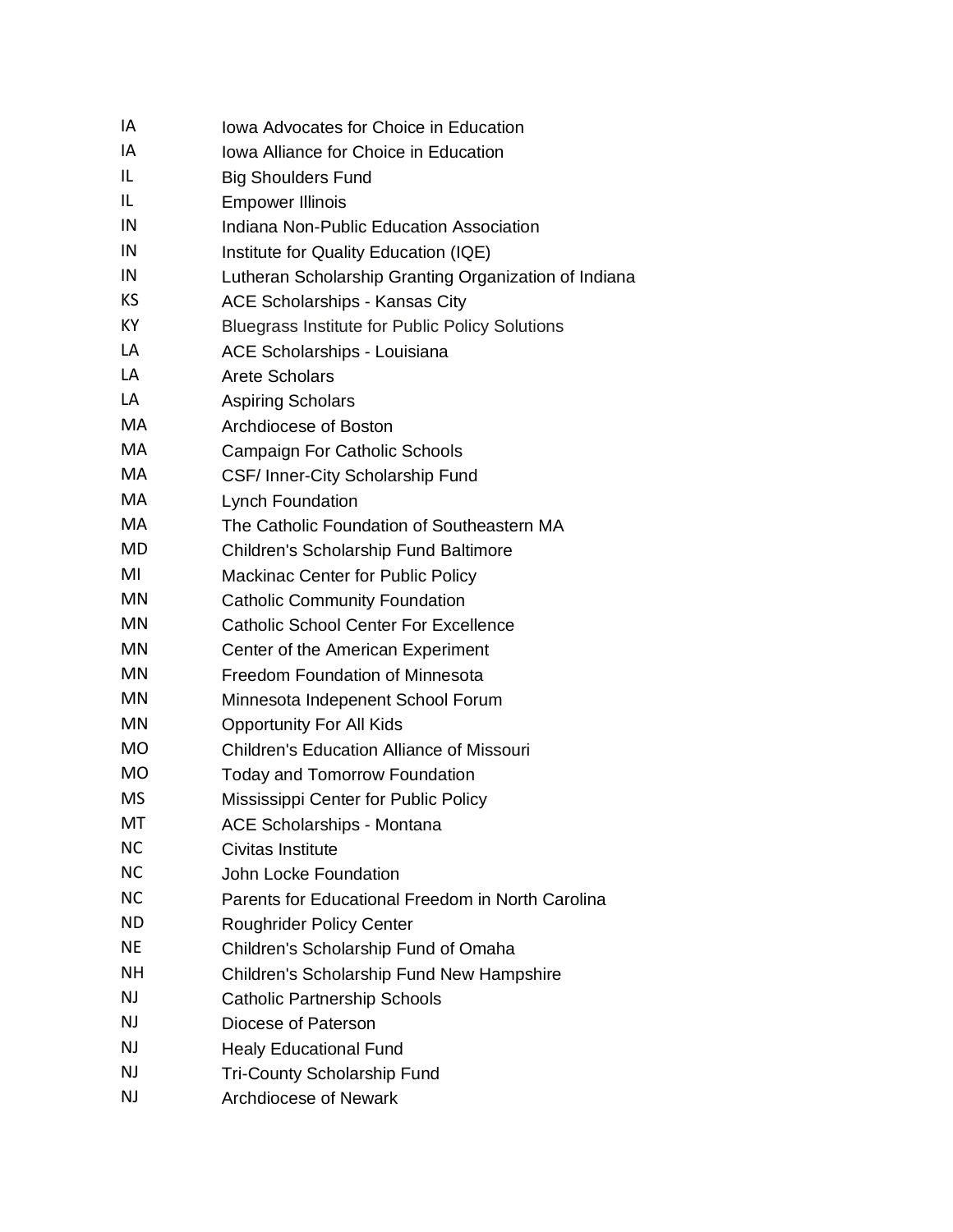| <b>NV</b> | <b>AAA Scholarship Foundation</b>                                  |
|-----------|--------------------------------------------------------------------|
| <b>NV</b> | Dinosaurs & Roses Scholarship Organization                         |
| <b>NV</b> | Education Nevada Of Northern Nevada (EFNN)                         |
| <b>NV</b> | <b>IPOF Las Vegas</b>                                              |
| <b>NV</b> | Nevada Policy Research Institute                                   |
| <b>NY</b> | Archdiocese of New York                                            |
| <b>NY</b> | <b>BISON Children's Scholarship Fund</b>                           |
| <b>NY</b> | Children's Scholarship Fund                                        |
| <b>NY</b> | <b>Cornelia Connelly Center</b>                                    |
| NY.       | Dominican Academy                                                  |
| <b>NY</b> | New York State Association of Independent Schools                  |
| <b>NY</b> | <b>NYCAN</b>                                                       |
| NY.       | Partnership for Inner-City Education                               |
| <b>NY</b> | Regis High School                                                  |
| <b>NY</b> | Saint Ignatius School                                              |
| NY.       | The Loyola School                                                  |
| <b>NY</b> | Partnership for Inner-City Education                               |
| OH        | <b>Howley Foundation</b>                                           |
| <b>OH</b> | Northwest Ohio Scholarship Fund                                    |
| <b>OH</b> | <b>School Choice Ohio</b>                                          |
| OK        | Crossover Scholarship Fund                                         |
| OK        | Go for Catholic Schools                                            |
| OK        | Opportunity Scholarship Fund Oklahoma                              |
| OK        | Tax Credit Scholarship Program of the Archdiocese of Oklahoma City |
| OK        | The Academy Scholarship Granting Organization                      |
| <b>OR</b> | Children's Scholarship Fund Oregon                                 |
| PA        | ACE Scholarship - Philadelphia                                     |
| PА        | <b>ACSI Children's Education Fund (ACEF)</b>                       |
| PА        | Business Leadership Organized for Catholic Schools (BLOCS)         |
| PA        | Children's Scholarship Fund of Philadelphia                        |
| PА        | <b>Commonwealth Foundation</b>                                     |
| PA        | Diocese of Scranton Scholarship Foundation                         |
| PA        | Eastern Pennsylvania Scholarship Foundation-Diocese of Allentown   |
| PA        | <b>Faith In The Future</b>                                         |
| PА        | Foundation for Catholic Education-Archdiocese of Philadelphia      |
| PA        | <b>Independent Mission Schools</b>                                 |
| PA        | Scholarship Partners Foundation-Diocese of Greensburg              |
| PA        | Second Century Scholarship Fund-Diocese of Altoona-Johnstown       |
| PА        | STAR Foundation scholarship Fund-Diocese of Erie                   |
| RI        | Rhode Island Center for Freedom and Prosperity                     |